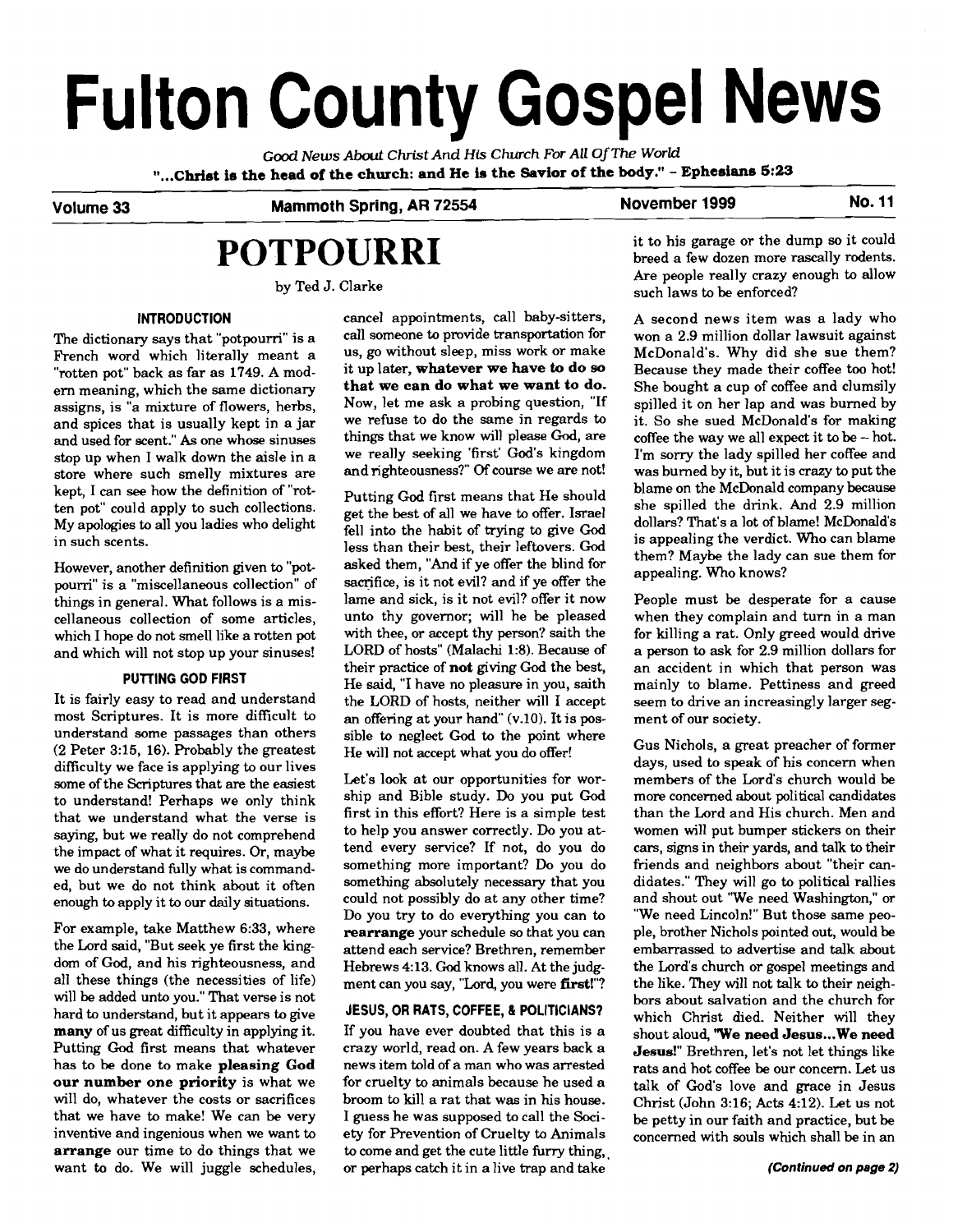## **FULTON COUNTY GOSPEL NEWS** USPS Publication # 21 1780

... is a Periodical publication issued monthly by the Church of Christ at Third and Bethel (P.O. Box 251). Mammoth Spring, AR 72554-0251. **POSTMASTER:** Please mail **all** changes of address to the above address.

**FCGN** is mailed **free** of charge to any who care to receive it. We will be happy to add **any** names to the regular mailing list If you send in a name we must have a complete address, including number and street name, or **R.R.** or HCR number, plus box number, or a P.O. Box number and the **NINE DIGIT**<br>**ZIP CODE.** This paper is supported by vol-<sup>1</sup>**ZIP CODE.** This **paper** is supported by vol- ' **untary** contributions for which we **are** grateful. Financial information wiU be furnished upon <sup>I</sup>request. Mail all **address corrections or**  <sup>I</sup>**manuscripts to:** 

*FUL* **TON COUNTY** *GOSPEL* **NEWS** 

*P.* 0. *Box 251* 

*Mammoth* Spring, *AR 72554* 

## **I PLEASE NOTICE CHANGE IN OUR E-MAIL ADDRESS**

## **(Continued from page 1)**

eternal hell unless they know and obey the truth (Matthew 28:18-20; 1 Thessalonians 2:13; 2 Thessalonians 1:6-10). We can all really do something meaningful with our lives by being Christians and leading others to be saved. **Or** would you rather be known for rats and coffee?

## **FRUSTRATIONS AND PLEASING PEOPLE!**

You have probably heard the story of the criminal who was condemned to death for his crjmes. It **seems** that when he walked onto the scaffold he complained about the new rope they were going to use to hang him. He said it would cause the skin on his neck to break out-in a rash. It seems you cannot please everyone. No doubt you also have heard of the man who insisted that his wife cook him one fried egg and one scrambled egg for breakfast and then fussed at her when she sewed them to him. Yeah, poor woman, it seems that she scrambled the wrong egg. Truly, it does seem that you cannot please everyone. Are there really people like the condemned man and the husband? **Oh, yea!** 

There are some people who will spend their last breath finding something to complain about or criticizing someone for ' pleaded that the Lord not charge his One of the current concepts which wrecks

doing something. Still others will make death to them. Do not seek revenge for<br>unreasonable demands that you can bend those who wrong you (Acts 7:51-60; over backwards trying to fulfill. only to find out that there is still that one little thing that you did not get right. If the executioner had given the condemned man a turtle-necked shirt to wear, the convict would probably have said it was the wrong color. If the wife had scrambled the right egg, it would likely have been too soft to suit her husband. 'Pry as you might, you cannot please some people. They are so self-centered and selfish that it never occurs to them that the world was not created for their personal satisfaction. Some of these people may appear to be tolerable to live with, or even nice, as long as things go their way. **But look out if** you **do something that displeases them!** With such people you don't have to do anything wrong. You may even be doing something that is right, but if it doesn't meet this person's selfish approval he/she will yelp like a scalded dog and try to make you think<br>that he/she has been terribly wronged. that he/she has been terribly wronged. **WE NEED CONVICTION!** Over the slightest things these people will Over the slightest things these people will by Marvin Rickett start rumors and attack the character of others, just to get even for what they per-<br>ceive as some great injustice done to them. lenged the people of Israel: "How long ceive as some great injustice done to them, lenged the people of Israel: "How long<br>even though no real harm was ever done halt (cripple along) ve between two opineven though no real harm was ever done halt (cripple along) ye between two opin-<br>to them. Well, surely Christians would ions? If the Lord be God, follow him: but to them. Well, surely Christians would ions? If the Lord be **Cod,** follow him: but

Jesus pointed out the impossibility of pleasing everyone when he likened the Jews unto pouty little children who didn't get their way (Matthew 11:16-19). But Jesus always did what was **right,** whether it pleased others or not. He knew He could not please all men, due to the selfish nature of so many. People may lie against you and work to destroy you, as they did John the Baptizer and Jesus in the passage cited above. What should you do? Bow to the whims of the pouty children? Do nothing that will ever displease anyone? (Good luck on trying!) Do absolutely nothing? The answer is "No!" on all counts. Do **what** is **right in God's sight!** The outcome of your actions (as far as it depends on you) will always be right when you walk in the light of God's teaching.

How can we deal with unreasonable people? Not by compromising what is true and right! You may give in to such people when it involves something over which you have control, but you have no right to surrender God's principles to someone's pride. Stephen was stoned by hardhearted and stubborn people, but he those who wrong you (Acts 7:51-60;<br>Romans 12:16-21).

Unreasonable people are the way they are because of their pride.They **are more** im**portant than anyone or anything.** At least they think so. Such people need to be taught the principle of self-sacrifice one of the hardest things for any of us to accept. We do not do people a good service just by giving in to their unreasonable demands all of the time. The mind of Christ, **as** set forth by Paul in Philippians 2:4-8, is the greatest need of us all. Helping others to **see** Christ's love and sacrifice for all of us can change a heart of stone. Let them see Christ in you even when they are at their worst. Never sacrifice truth and right, but be willing to suffer personal loss and insult, even when you are innocent of wrong. One day God will reward the Christ-like life and bring the proud to their knees.

if Baal, then follow him. And the people answered him not a word." Indecision is a great crippler. It cripples the undecided person, it cripples the church, and it cripples the progress of the gospel. Some folks think it is a mark of maturity, humility and magnanimity to continue to be "openminded" on a matter, to be forever "still studying the question." There is, of course, a period of time in each individual's spjritual progress that he must spend some time studying and learning. During that time, there needs to be open-mindedness in weighing the evidences and drawing the conclusions. But there comes a time, when all the evidence is in, to make up one's mind, draw the proper conclusions, and take a stand.

We need to have firm convictions on the religious principles we believe in. How can we convince another that gospel principles are important and vital to their soul when we exhibit hesitancy and unsureness on our part? It certainly doesn't inspire confidence to accept another's faith if he is unsure of what its tenets are. Conviction is a vital ingredient for evangelism. Lack of conviction also undercuts our own personal faith.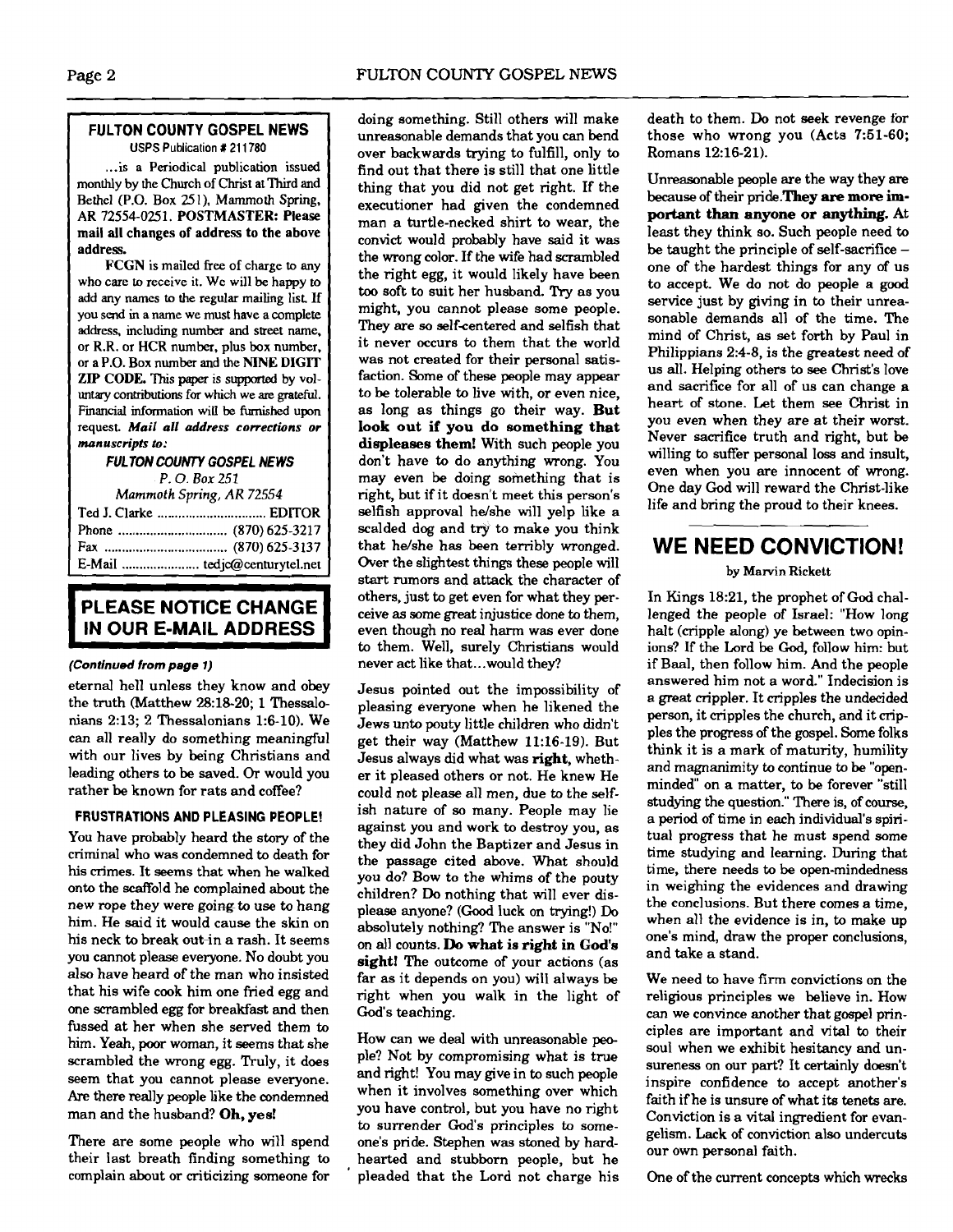conviction is the allegation that we cannot know the truth absolutely. This is a false doctrine! (John 8:32; 17:3). It leaves folks "ever learning but never able to come to the knowledge of the truth" (II Timothy 3:7). They are perpetually **"tossed**  to and fro by every wind of doctrine" (Ephesians 4:14). This is not the state the Lord intended for us to dwell in.

Those with conviction that they **know**  what is right and **know** what is wrong may be criticized for their cocksureness. Yet, the Bible teachers never hesitated in expressing their sureness. Imagine Peter saying on Pentecost: "Brethren, we think it is possible that some of you may have erred slightly in judgment and allowed a relatively innocent man to be put to death. If so, it seems proper to share with you my feeling that you should **try** to rectify that in some way." Instead, Peter said: "Ye have taken, and by wicked hands have crucified and slain." "Therefore let all the house of Israel know assuredly, that God hath made that same Jesus, whom ye have crucified, both Lord and Christ." "Repent, and be baptized every one of you in the name of Jesus Christ for the remission of sins" (Acts 2:23, 36, 38).

The following are some areas we ought to have conviction in:

(1) All men are lost in sin, and without the gospel of Christ will stay lost for eternity. There are brethren who like to rationalize and state that they are not sure that the "pore ole heathen" are really lost without the gospel. Some are not even sure their neighbor is lost. This attitude kills the incentive to **try** to get the gospel to them. Yet, we know the Bible teaches the world is lost in sin (Romans 3:9-23; 5:12; 6:23). To refuse to have this conviction, at the least, causes only halfhearted efforts at evangelism.

(2) Some brethren act like they are unsure whether there is only one way of salvation. They teach the gospel plan of salvation, but yet want to leave the door of possibility open that someone who obeyed a different plan of salvation just might make it to heaven. The Book declares that there is only one way, and it is narrow and restricted (Matthew 7:13, 14).

(3) Some brethren are not sure that there is only one church. They want to grant a measure of acceptance to denominations; or to honest, sincere, and knowledgeable individuals within denominations. The Bible says there is one church and it is the on!y body which the Lord saves (Ephesians 4:4; 5:23). Why can't we have a conviction on the subject of the church?

(4) Some brethren are not sure that mechanical instruments of music in worship are unacceptable to God. They refuse to make up their minds about it even though they have searched the Bible through and found that the Bible authorizes only singing (Ephesians 5:19), and condemns whatever is not authorized (I1 John 9). We would have a much greater chance of converting denominational people if we stuck by our convictions instead of hinting that their worship might be acceptable after all.

(5) Some brethren are still scratching about to find loopholes in God's law of divorce and remarriage. They are looking for another cause for divorce and remarriage besides the one in Matthew 19:9. "We're still studying the question," they say after 25 years of research. "We want to remain open-minded." Sooner or later, all the evidence is in. A decision has to be made. A stand has to be taken. Leaving the question open perpetually only allows for more error to creep in and gain a stronghold.

God, give us the courage to establish convictions based upon the Scriptures, then give us the courage to stand by those convictions.

> P.O. Box 159 Bay, **AR** 72411

## **WORSHIP GOD'S WAY!**

## by Bruce Stulting

In the first century, the church worshiped according to the apostles' doctrine (Acts 2:42). Jesus said, "God is a Spirit: and they that worship him must worship him in spirit and in truth" (John 4:24). He also promised the apostles that "when he, the Spirit of truth, is come, he will guide you into all truth: for he shall not speak of himself; but whatsoever he shall hear, that shall he speak: and he will show you things to come" (John 16:13). Therefore, the apostles' doctrine is in complete harmony with the will of the Lord.

It is imperative that we continue to worship according to the New Testament pattern. Failure to do so renders our worship vain (Matt. 15:9). We read how "Nadab and Abihu, the sons of Aaron, took either of them his censer, and put fire therein, and put incense thereon, and offered strange fire before the LORD, which he commanded them not. And there went out fire from the LORD, and devoured them, and they died before the LORD" (Lev.  $10:1-2$ ). This example admonishes us not to substitute our desires in place of God's commands.

New Testament worship was always carried out with reverence and in an orderly manner (1 Cor. 14:30). The order of the worship is usually determined beforehand by the elders. Godly men take the lead in the assembly and direct us in the various acts of worship. These men often briefly explain the item of worship in order to help us better prepare our minds to worship God. Extremism in worship is to be avoided. Ritualism or emotionalism should never characterize our worship. Today, many "new innovations" such as choirs, swaying with upraised hands, spontaneous singing, and hand clapping are being added **to** the worship. However, a casual reading of the New Testament will find that these acts are not aurhorized in worship.

Authorized worship includes the Lord's supper, giving, singing, prayer, and teaching the gospel. We dare not try to alter, substitute, add to or take away from the worship that God has authorized. As Christians, we are satisfied to worship God in the way that pleases Him. Any change on our part would be presumptuous and sinful.

During the singing, all members of the congregation are to join their voices together in psalms, hymns and spiritual songs. In doing so we not only praise God, but also teach and admonish one another as well (Eph. 5:19; Col. 3:16). With the specific command to "sing" addressed to the individual, we do not add mechanical instruments of music in our worship songs. For the same reason we do not have choirs, solos or any type of mood music for entertainment.

During worship on the first day of the week, Christians are to give liberally as God has prospered them (1 Cor. 16:l-2). Our liberality in giving is evidence of our devotion to God (2 Cor. 8:l-8). Although there are many factors to determine the amount given, our money must always be given freely (2 Cor. 9:6-7). Guests are not required to give, but may do so if they choose. The funds collected are used in the work of the church, which includes evangelism, benevolence and edification.

**A** vital part of any Christian's life is prayer. Through prayer, the Christian